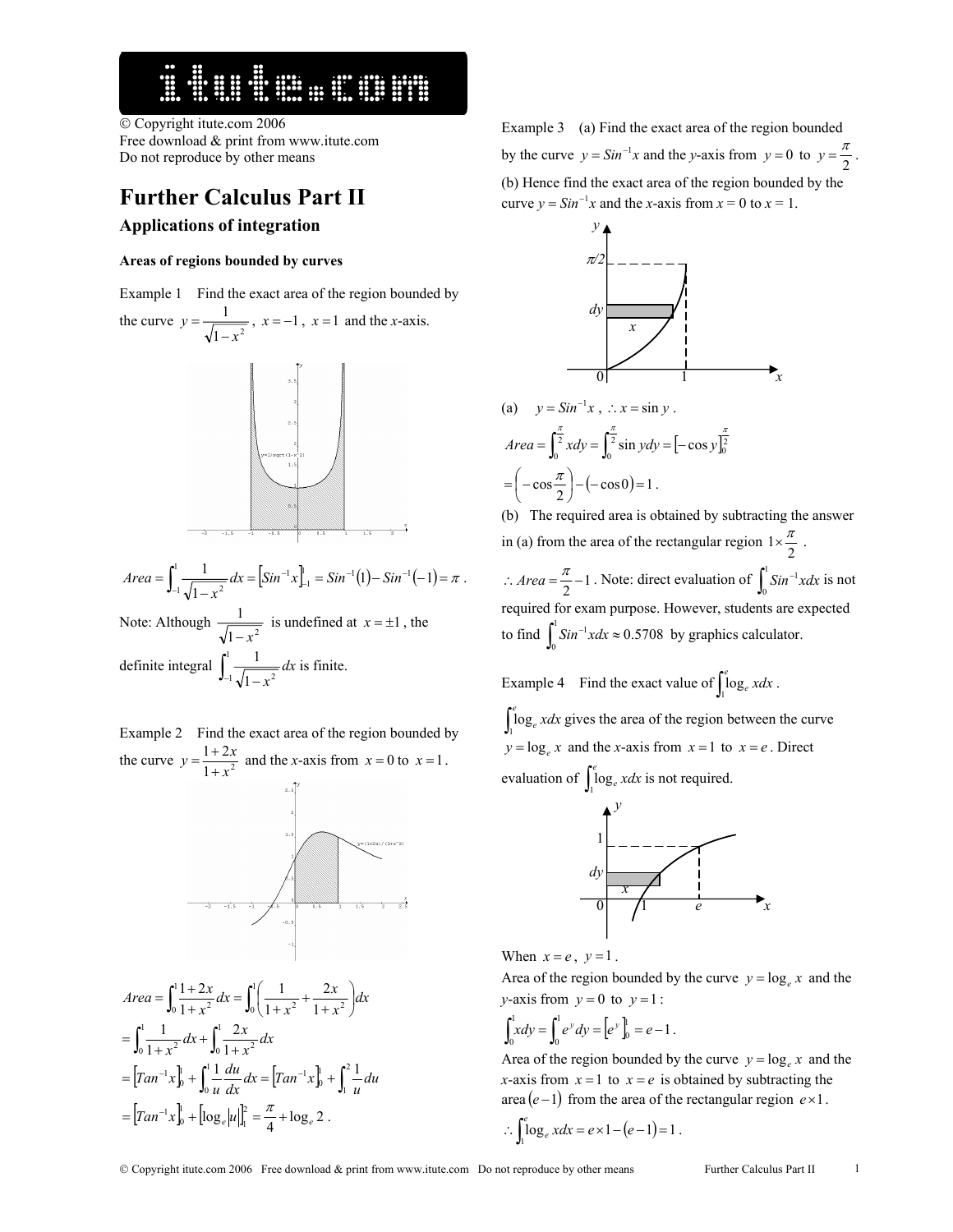Example 5 (a) Use graphics calculator to find the area of the region bounded by the curves  $y = x^2$  and  $y = \sqrt{2-x^2}$ . (b) Hence find the area of the regions bounded by the two curves and the *x*-axis.



(a) Solve  $y = x^2$  and  $y = \sqrt{2-x^2}$  simultaneously to find the *x*-coordinates of the intersections.

$$
x2 = \sqrt{2-x2} , (x2)2 + x2 - 2 = 0 , : (x2 + 2)(x2 - 1) = 0 ,
$$
  
:. x = ±1 .

Area of region bounded by the two curves:

 $\int_{-1}^{1} \left( \sqrt{2 - x^2} - x^2 \right) dx \approx 1.904$  (Graphics calculator)

(b) Area of the regions bounded by the two curves and the *x*-axis is given by subtracting answer (a) from the area of the semi-circular region:

$$
Area \approx \frac{1}{2} \left( \pi \left( \sqrt{2} \right)^2 \right) - 1.904 = 1.238
$$

## **Volumes of solids of revolution of a region about the** *x***axis, and the** *y***-axis**

Example 1 The region bounded by the curve  $y = \sin x$ , the *x*-axis,  $x = 0$  and  $x = \pi$  is rotated about the *x*-axis. Calculate the volume of the solid of revolution.



Volume of the solid of revolution =  $\lim_{\Delta x \to 0} \sum \pi y^2 \Delta x$  $\lim_{\Delta x \to 0} \sum \pi$ 

$$
= \int_0^{\pi} \pi y^2 dx = \int_0^{\pi} \pi \sin^2 x dx = \int_0^{\pi} \frac{\pi}{2} (1 - \cos 2x) dx
$$

$$
= \left[ \frac{\pi}{2} \left( x - \frac{1}{2} \sin 2x \right) \right]_0^{\pi} = \frac{\pi^2}{2}.
$$

Example 2 Find the exact volume of the solid generated by rotating about the *x*-axis the region bounded by the curve  $y = \sqrt{x+1}$ , the line  $y = x-1$ , the *x*-axis, and the *y*-axis.

Coordinates of the intersection:  $x - 1 = \sqrt{x+1}$ ,  $(x-1)^2 = x+1$ ,  $x^2 - 3x = 0$ ,  $x(x-3) = 0$ , only  $x = 3$ satisfies the equation,  $y = 2$ .



Volume of the solid = volume generated by  $y = \sqrt{x+1}$ minus volume generated by  $y = x - 1$ 

$$
= \int_0^3 \pi \left(\sqrt{x+1}\right)^2 dx - \text{volume of cone}
$$
  
= 
$$
\int_0^3 \pi (x+1) dx - \frac{1}{3} \pi (2)^2 (2)
$$
  
= 
$$
\left[\frac{\pi}{2} (x+1)^2\right]_0^3 - \frac{8\pi}{3} = 8\pi - \frac{\pi}{2} - \frac{8\pi}{3} = \frac{29\pi}{6}.
$$

Example 3 The region bounded by  $y = x^2 - 2x - 3$ , the *x*-axis,  $x = 0$  and  $x = 3$  is rotated about the *y*-axis. Calculate the volume of the solid of revolution.

 $y = x^2 - 2x - 3 = (x - 1)^2 - 4$ .

The curve cuts the y-axis at  $y = -3$ , and the minimum point is found to be  $(1,-4)$ .



Copyright itute.com 2006 Free download & print from www.itute.com Do not reproduce by other means Further Calculus Part II 2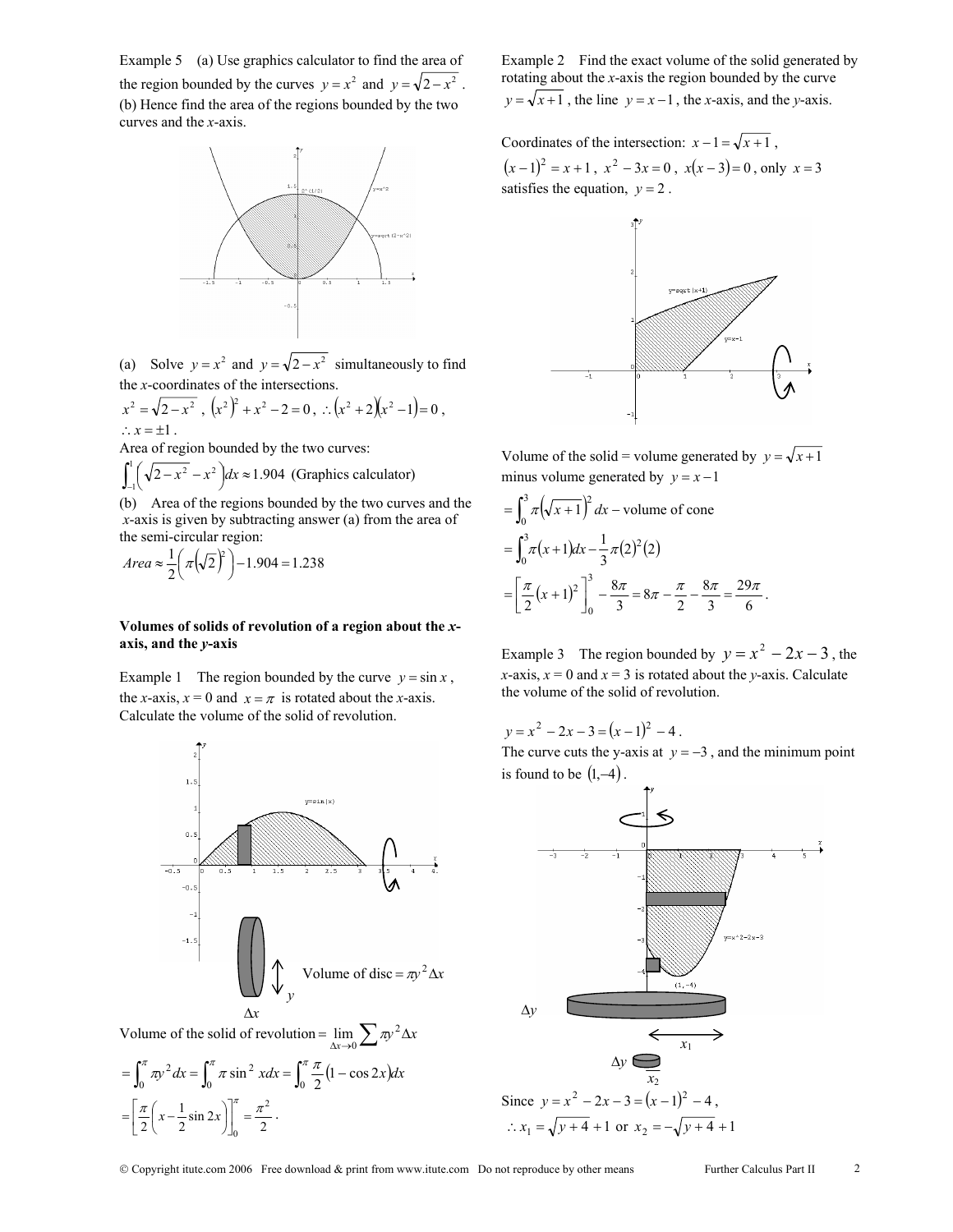$$
\begin{split}\n\therefore \text{Volume} &= \int_{-4}^{0} \pi (x_1)^2 \, dy - \int_{-4}^{-3} \pi (x_2)^2 \, dy \\
&= \int_{-4}^{0} \pi \left( y + 5 + 2\sqrt{y + 4} \right) dy - \int_{-4}^{-3} \pi \left( y + 5 - 2\sqrt{y + 4} \right) dy \\
&= \left[ \pi \left( \frac{1}{2} y^2 + 5y + \frac{4}{3} (y + 4) \right)_{-4}^{3} \right]_{-4}^{0} - \left[ \pi \left( \frac{1}{2} y^2 + 5y - \frac{4}{3} (y + 4) \right)_{-4}^{3} \right]_{-4}^{-3} \\
&= \pi \left( \frac{32}{3} \right) - \pi (-12) - \pi \left( -\frac{71}{6} \right) + \pi (-12) = \frac{45\pi}{2} \, .\n\end{split}
$$

Example 4 A hole of radius 1.0 cm is drilled through the centre of a sphere of radius 4.0 cm. Find the volume removed.

The volume removed consists of the volumes of the cylinder (radius 1.0 cm, length  $2\sqrt{15}$  cm) and two end caps.



∴Total volume removed  $= \pi (1.0)^2 (2\sqrt{15}) + 2 \times 0.2006 = 24.7359 \text{ cm}^3.$ 

#### **Differential equations**

An equation involving derivatives is a differential equation.

 $\frac{dy}{dx} = f(x)$ ,  $\frac{d^2y}{dx^2} = f(x)$ ,  $\frac{dy}{dx} = f(y)$  etc. are examples of differential equations.

To solve a differential equation is to find the relationship between the two variables *x* and *y*. Usually *y* is expressed in terms of *x*.

#### **Direction (slope) field of a differential equation**

Given a differential equation, a 'map' showing the slope of the relation or function can be drawn up. At each point  $(x, y)$  in the coordinate plane, a short line segment with a

slope given by  $\frac{dy}{dx} = f(x)$ ,  $f(y)$  or  $f(x, y)$  is marked for that point. The resulting 'map' is called a direction (slope) field of the differential equation.

Example 1 Draw a direction field of  $\frac{dy}{dx} = x$  for  $-3 \le x \le 3$ and  $-3 \le y \le 3$ .

Example 2 Draw a direction field of  $\frac{dy}{dx} = \frac{1}{x}$  for  $0 < x \le 6$ and  $-3 \leq y \leq 3$ .



Example 3 Draw a slope field of  $\frac{dy}{dx} = \frac{y}{2}$  $\frac{dy}{dx} = \frac{y}{2}$  for  $-3 \le x \le 5$  and  $-3 \le y \le 3$ .



Example 4 Sketch two particular solution curves over the following direction field. One satisfies the initial condition  $P(2) = 3$ , the other satisfies  $P(4) = 4$ .

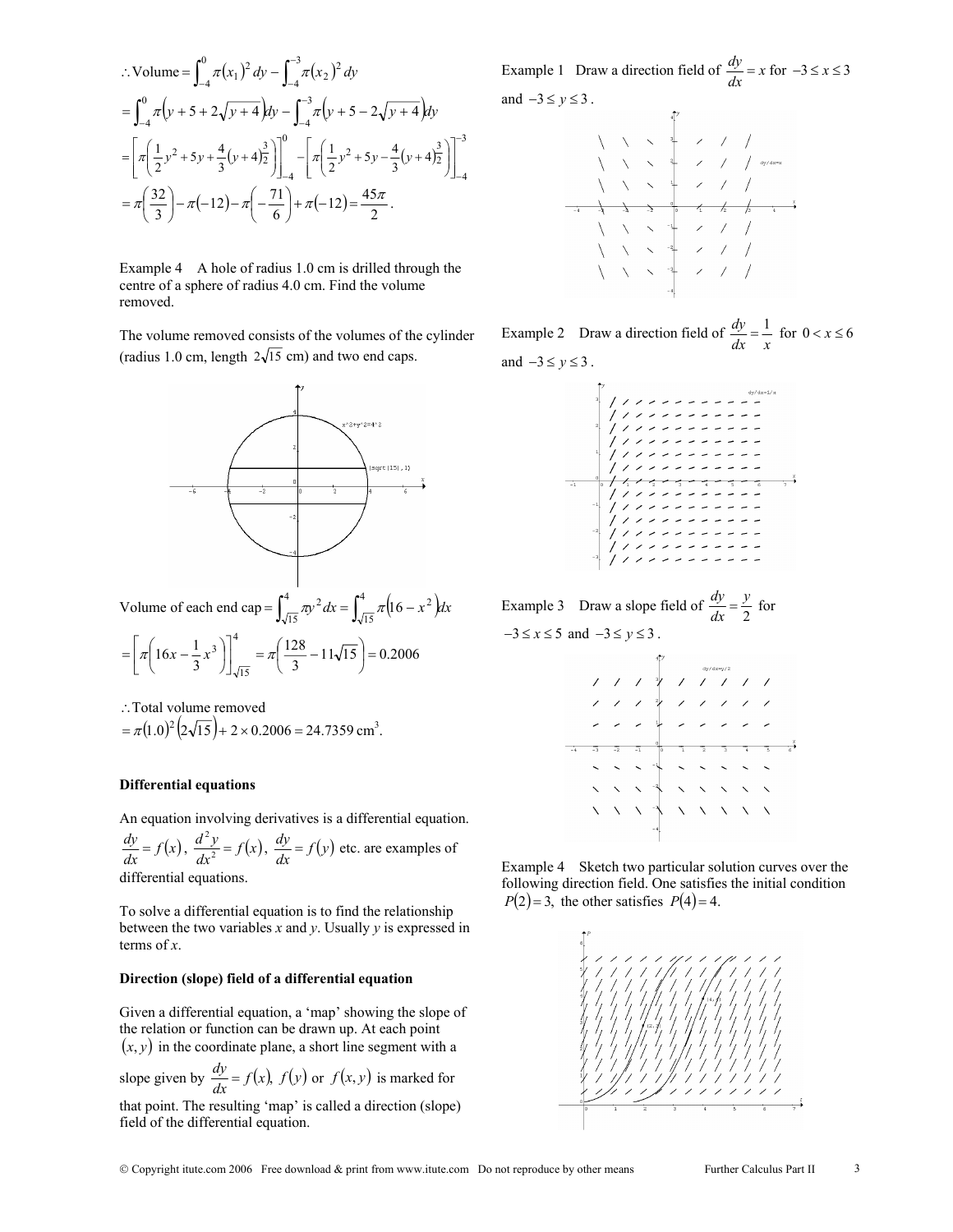A slope field enables one to find the general solution to a differential equation. If initial conditions are known, a particular solution can be determined.

The slope field in example 2 indicates that  $y = \log_e x + C$  is the general solution to  $\frac{dy}{dx} = \frac{1}{x}$ . Three particular solution curves shown below correspond to three different initial conditions represented by the three points  $(4.5, 2.5)$ ,  $(1, 0)$ and  $(4.5,0)$ .

The top curve passes through  $(4.5,2.5)$ , ∴ it is

 $y = \log_e x + 1$ .

The middle curve passes through  $(1,0)$ , it is  $y = \log_e x$ . The bottom curve passes through  $(4.5,0)$ , it is

 $y = \log_e x - 1.5$ .



#### **Techniques in solving differential equations**

(1) Type 
$$
\frac{dy}{dx} = f(x)
$$
  
\nExample 1 Solve  $\frac{dy}{dx} = -e^{2x}$ , given  $y = 0$  when  $x = 0$ .  
\n $\frac{dy}{dx} = -e^{2x}$ ,  $y = \int -e^{2x} dx = -\frac{1}{2}e^{2x} + C$ .  
\n $y = 0$  when  $x = 0$ ,  $\therefore 0 = -\frac{1}{2}e^{0} + C$ ,  $\therefore C = \frac{1}{2}$ .  
\n $\therefore y = -\frac{1}{2}e^{2x} + \frac{1}{2}$ .

Note:  $y = -\frac{1}{2}e^{2x} + C$  is called the *general solution*, and 2 1  $y = -\frac{1}{2}e^{2x} + \frac{1}{2}$  is a *particular solution* of the differential equation.

Example 2 Solve  $2x \frac{dy}{dx} = 1$ , given  $y = 1$  when  $x = e$ .  $2x \frac{dy}{dx} = 1$ ,  $\frac{dy}{dx} = \frac{1}{2x}$  $=\frac{1}{2x}$ ,  $y = \int \frac{1}{2x} dx = \frac{1}{2} \log_e |x| + C$ 1  $\frac{1}{2x}dx = \frac{1}{2}\log_e|x| + C$ .  $y = 1$  when  $x = e$ ,  $\therefore 1 = \frac{1}{2} \log_e |e| + C$ ,  $\therefore C = \frac{1}{2}$ .  $\frac{1}{2} \log_e |x| + \frac{1}{2}$  $\therefore y = \frac{1}{2} \log_e |x| + \frac{1}{2}.$ 

Example 3 Verify that  $y = 1 + \sqrt{1 + x^2}$  is a solution to the equation  $\sqrt{1 + x^2} \frac{dy}{dx} - x = 0$ .  $y = 1 + \sqrt{1 + x^2}$ , apply the chain rule,  $\frac{dy}{dx} = \frac{x}{\sqrt{1 + x^2}}$ *dx dy* +  $=\frac{x}{\sqrt{2}}$ . Substitute,  $LHS = \sqrt{1 + x^2} \rightarrow \frac{x}{\sqrt{1 - x^2}} \rightarrow -x = 0 = RHS$  $LHS = \sqrt{1 + x^2} \left( \frac{x}{\sqrt{1 + x^2}} \right) - x = 0 =$ J Ι  $\overline{\phantom{a}}$ ∖ ſ +  $= \sqrt{1 + x^2} \frac{x}{1 - x} - x = 0$  $1 + x^2 \left( \frac{x}{\sqrt{1 + x^2}} \right) - x = 0 = RHS$ .  $\therefore$  *y* = 1 +  $\sqrt{1+x^2}$  is a solution because it satisfies the

differential equation.

Example 4 Verify that  $y = \log_e ( x^2 + 2x - 3 )$  is a solution to the equation  $\left(\frac{x+1}{2} - \frac{2}{x+1}\right) \frac{dy}{dx} = 1$ 2  $\left(\frac{x+1}{2} - \frac{2}{x+1}\right) \frac{dy}{dx} =$ l  $\left(\frac{x+1}{2} - \frac{2}{x+1}\right) \frac{dy}{dx}$ *dy*  $\left(\frac{x+1}{2} - \frac{2}{x+1}\right) \frac{dy}{dx} = 1$ .  $y = \log_e(x^2 + 2x - 3)$ , apply the chain rule,  $(x+1)$  $2x - 3$  $2(x+1)$  $2x - 3$  $2x + 2$  $=\frac{2x+2}{x^2+2x-3}=\frac{2(x+1)}{x^2+2x-3}$  $x^2 + 2x$ *x*  $\frac{dy}{dx} = \frac{2x+2}{x^2+2x-3} = \frac{2(x+1)}{x^2+2x-3}$ . Substitute,  $LHS = \left(\frac{x+1}{2} - \frac{2}{x+1}\right) \frac{2(x+1)}{x^2 + 2x - 3}$  $2(x+1)$ 1 2 2 1  $\left(\frac{x+1}{2} - \frac{2}{x+1}\right) \frac{2(x+1)}{x^2 + 2x - 1}$  $=\left(\frac{x+1}{2} - \frac{2}{x+1}\right) \frac{2(x+1)}{x^2+2x}$  $LHS = \left(\frac{x+1}{2} - \frac{x+1}{x}\right)$  $(x+1)$  $\frac{(x+1)^2-4}{(x+1)}$  $\frac{2(x+1)}{x^2+2x-3} = 1 = RHS$  $\frac{(x+1)^2-4}{2(x+1)}$  $\frac{2(x+1)}{x^2+2x-3} = 1 =$  $\overline{\phantom{a}}$ J Ι  $\overline{\phantom{a}}$ l ſ  $=\left(\frac{(x+1)^2-4}{2(x+1)}\right)\frac{2(x+1)}{x^2+2x-3}=1$  $2(x+1)$  $2(x+1)$  $(1)^2 - 4$ 2  $\frac{2^2-4}{2}$   $\frac{2(x+1)}{2}$  = 1 = RHS.  $y = log_e(x^2 + 2x - 3)$  satisfies the differential equation, ∴ it is a solution.

(2) Type 
$$
\frac{d^2y}{dx^2} = f(x)
$$

Example 1 Find the general solution to the equation  $dx^2$   $\sqrt{1-x}$  $rac{d^2y}{dx^2} = \frac{1}{\sqrt{1-x^2}}$ 2 2 .

$$
\frac{d^2y}{dx^2} = \frac{1}{\sqrt{1-x}},
$$
  
\n
$$
\frac{dy}{dx} = \int \frac{1}{\sqrt{1-x}} dx = \int (1-x)^{-\frac{1}{2}} dx = -2(1-x)^{\frac{1}{2}} + C,
$$
  
\n
$$
y = \int (-2(1-x)^{\frac{1}{2}} + C) dx = \frac{4}{3}(1-x)^{\frac{3}{2}} + Cx + D
$$

Example 2 Find the particular solution to the differential equation  $\frac{d^2x}{dt^2} = -\cos 2t$ , given  $\frac{dx}{dt} = 0$  and  $x = -1$  when  $t = 0$ .  $\frac{d^2x}{dt^2} = -\cos 2t,$  $\frac{dx}{dt} = \int -\cos 2t dt = -\frac{1}{2}\sin 2t + C,$ *dx*  $\frac{dx}{dt} = 0$  when  $t = 0$ , ∴ *C* = 0 and  $\frac{dx}{dt} = -\frac{1}{2}\sin 2t$ ,  $x = \int -\frac{1}{2}\sin 2t dt = \frac{1}{4}\cos 2t + D,$  $x = -1$  when  $t = 0$ ,  $\therefore -1 = \frac{1}{4} + D$ ,  $\therefore D = -\frac{5}{4}$  $\therefore D = -\frac{5}{4}$ . Hence  $x = \frac{1}{4} \cos 2t - \frac{5}{4}$ .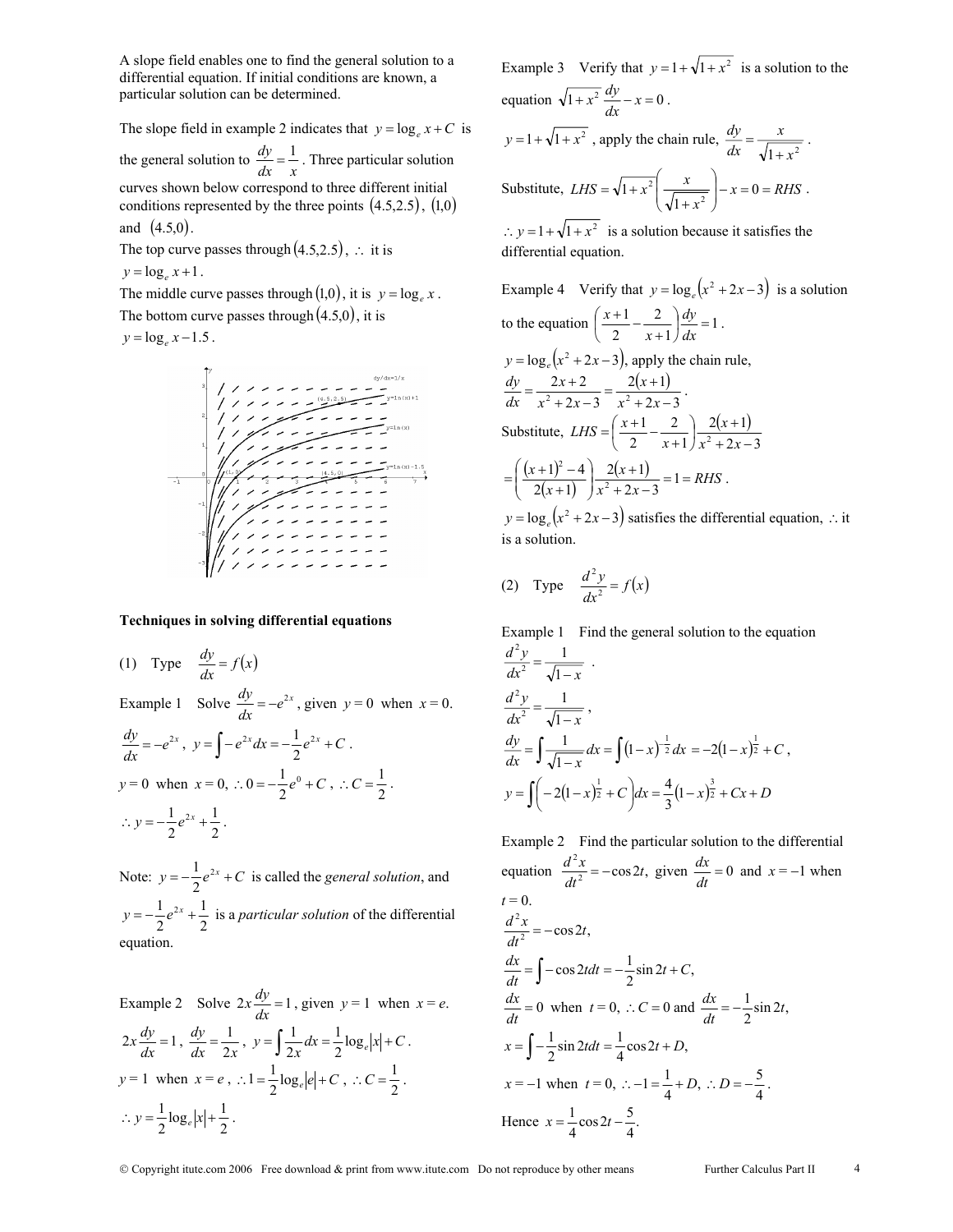Example 3 Verify that  $y = 3e^{-2x}$  is a solution to the differential equation  $\frac{d^2y}{dx^2} + 3\frac{dy}{dx} + 2y = 0$  $\frac{d^2y}{dx^2} + 3\frac{dy}{dx} + 2y = 0$ .  $y = 3e^{-2x}$ ,  $\frac{dy}{dx} = -6e^{-2x}$ ,  $\frac{d^2y}{dx^2} = 12e^{-2x}$  $\frac{2y}{2} = 12e^{-2x}$ . Substitute,  $LHS = 12e^{-2x} + 3(-6e^{-2x}) + 2(3e^{-2x}) = 0 = RHS$ ,  $\therefore$  *y* = 3*e*<sup>-2*x*</sup> is a solution of  $\frac{d^2y}{dx^2} + 3\frac{dy}{dx} + 2y = 0$  $\frac{d^2y}{dx^2} + 3\frac{dy}{dx} + 2y = 0$ .

(3) Type 
$$
\frac{dy}{dx} = f(y)
$$

It can be shown that  $\frac{dx}{dy} = 1 / \frac{dy}{dx}$ *dy*  $\frac{dx}{dy} = 1 / \frac{dy}{dx}$ . Therefore, the differential equation  $\frac{dy}{dx} = f(y)$  can be changed to  $\frac{dx}{dy} = \frac{1}{f(y)}$ .

Example 1 Solve 
$$
\frac{dy}{dx} = -2y
$$
 for y in terms of x.  
\n
$$
\frac{dy}{dx} = -2y, \therefore \frac{dx}{dy} = -\frac{1}{2y}, \therefore x = \int -\frac{1}{2y} dy,
$$
\n
$$
\therefore x = -\frac{1}{2} \log_e |y| + c.
$$

Express *y* in terms of *x*:  $|y| = e^{-2(x-c)} = e^{2c} e^{-2x} = Ae^{-2x}$ , where  $A = e^{2c} > 0$ . Hence  $v = \pm Ae^{-2x}$  for  $x \in R$ .

Verification: 
$$
y = Ae^{-2x}
$$
,  $\frac{dy}{dx} = -2Ae^{-2x} = -2y$ .  
\n $y = -Ae^{-2x}$ ,  $\frac{dy}{dx} = 2Ae^{-2x} = -2y$ .

Example 2 Given  $y = 0$  when  $x = 0$ , find the particular solution of  $\frac{dy}{dx} = \frac{1}{1-y}$  $\frac{dy}{dx} = \frac{1}{1-y}.$  $dx$   $1-y$  $\frac{dy}{dx} = \frac{1}{1-y}$ ∴  $\frac{dx}{dy}$  = 1 – *y*, ∴ *x* =  $\int (1 - y) dy$  =  $-\frac{1}{2}(1 - y)^2$  + *C*.  $y = 0$  when  $x = 0$ ,  $\therefore C = \frac{1}{2}$  and  $\therefore x = -\frac{1}{2}(1 - y)^2 + \frac{1}{2}$ . Express  $v$  in terms of  $x$  $2x = -(1 - y)^2 + 1$ ,  $(1 - y)^2 = 1 - 2x$ ,  $1 - y = \pm \sqrt{1 - 2x}$ ,  $y = 1 \pm \sqrt{1-2x}$ .

Note:  $y = 1 - \sqrt{1 - 2x}$  is the only solution that satisfies the condition  $y = 0$  when  $x = 0$ .

Example 3 Find the general solution to the differential equation  $\frac{dy}{dx} = \frac{1}{4}(y^2 - 4)$ .  $\frac{dy}{dx} = \frac{1}{4} (y^2 - 4),$  $(y-2)(y+2)$   $y-2$   $y+2$ 1 2 1  $2)(y+2)$ 4 4  $\frac{dx}{dy} = \frac{4}{y^2 - 4} = \frac{4}{(y - 2)(y + 2)} = \frac{1}{y - 2} - \frac{1}{y + 2}$  $\int \left( \frac{1}{v-2} - \frac{1}{v+2} \right)$ J  $\backslash$  $\overline{\phantom{a}}$ ∖  $x = \int \left( \frac{1}{y-2} - \frac{1}{y+2} \right) dy$ 2  $\frac{1}{2} - \frac{1}{y^{2}} dy = \log_e |y - 2| - \log_e |y + 2| + c$ ∴  $x = \log_e \frac{|y-2|}{|y+2|} + c = \log_e \frac{|y-2|}{|y+2|} + c$ . Hence  $\left| \frac{y-2}{y+2} \right| = e^{x-c} = e^x e^{-c} = Ae^x$  $\frac{2}{2}$  =  $e^{x-c} = e^x e^{-c} = Ae^x$ , where  $A = e^{-c} > 0$ .

$$
\therefore \frac{y-2}{y+2} = \pm Ae^{x}, \ y-2 = \pm Ae^{x}(y+2), \ny-2 = \pm Ae^{x}y \pm 2Ae^{x}, \therefore y \mp Ae^{x}y = 2 \pm 2Ae^{x}, \n(1 \mp Ae^{x})y = 2(1 \pm Ae^{x}), \therefore y = \frac{2(1 \pm Ae^{x})}{1 \mp Ae^{x}}.
$$

Example 4 Find *x* when  $y = 1$ , given  $y = 0$  when  $x = 0$  and  $(y-1)(y-2)$  $\frac{dy}{dx} = \frac{1}{(y-1)(y-2)}$ .  $(y-1)(y-2)$  $\frac{dy}{dx} = \frac{1}{(y-1)(y-2)}, \therefore \frac{dx}{dy} = (y-1)(y-2) = y^2 - 3y + 2,$ *dx*  $(y^2 - 3y + 2)dy = \frac{1}{3}y^3 - \frac{3}{2}y^2 + 2y + C.$  $x = \int (y^2 - 3y + 2) dy = \frac{1}{3}y^3 - \frac{3}{2}y^2 + 2y + C$  $y = 0$  when  $x = 0$ , ∴  $C = 0$ . When  $y = 1$ ,  $x = \frac{1}{3} - \frac{3}{2} + 2 = \frac{5}{6}$ . 3  $x = \frac{1}{3} - \frac{3}{2} + 2 =$ 

Example 5 Find the general solution to the differential equation  $\frac{dy}{dx} = \sqrt{9 - y^2}$ .

$$
\frac{dy}{dx} = \sqrt{9 - y^2}, \quad \frac{dx}{dy} = \frac{1}{\sqrt{9 - y^2}}, \quad x = \int \frac{1}{\sqrt{9 - y^2}} dy,
$$

$$
\therefore x = \sin^{-1}\left(\frac{y}{3}\right) + c. \text{ Hence } y = 3\sin(x - c).
$$

Example 6 Find the particular solution to the differential equation  $\frac{dy}{dx} = -\sqrt{1 - 2y^2}$ , which satisfies the initial condition when  $x = 0$ ,  $y = 0$ .

$$
\frac{dy}{dx} = -\sqrt{1 - 2y^2}, \quad \frac{dx}{dy} = -\frac{1}{\sqrt{1 - (\sqrt{2}y)^2}},
$$
\n
$$
x = \int -\frac{1}{\sqrt{1 - (\sqrt{2}y)^2}} dy. \quad \therefore x = \frac{1}{\sqrt{2}} \cos^{-1}(\sqrt{2}y) + C.
$$
\n
$$
\text{When } x = 0, y = 0, \quad \therefore 0 = \frac{1}{\sqrt{2}} \left(\frac{\pi}{2}\right) + C, \quad \therefore C = -\frac{\pi}{2\sqrt{2}}.
$$
\n
$$
\text{Hence } x = \frac{1}{\sqrt{2}} \cos^{-1}(\sqrt{2}y) - \frac{\pi}{2\sqrt{2}}, \text{ and}
$$
\n
$$
\therefore y = \frac{\sqrt{2}}{2} \cos(\sqrt{2}x + \frac{\pi}{2}).
$$

Copyright itute.com 2006 Free download & print from www.itute.com Do not reproduce by other means Further Calculus Part II 5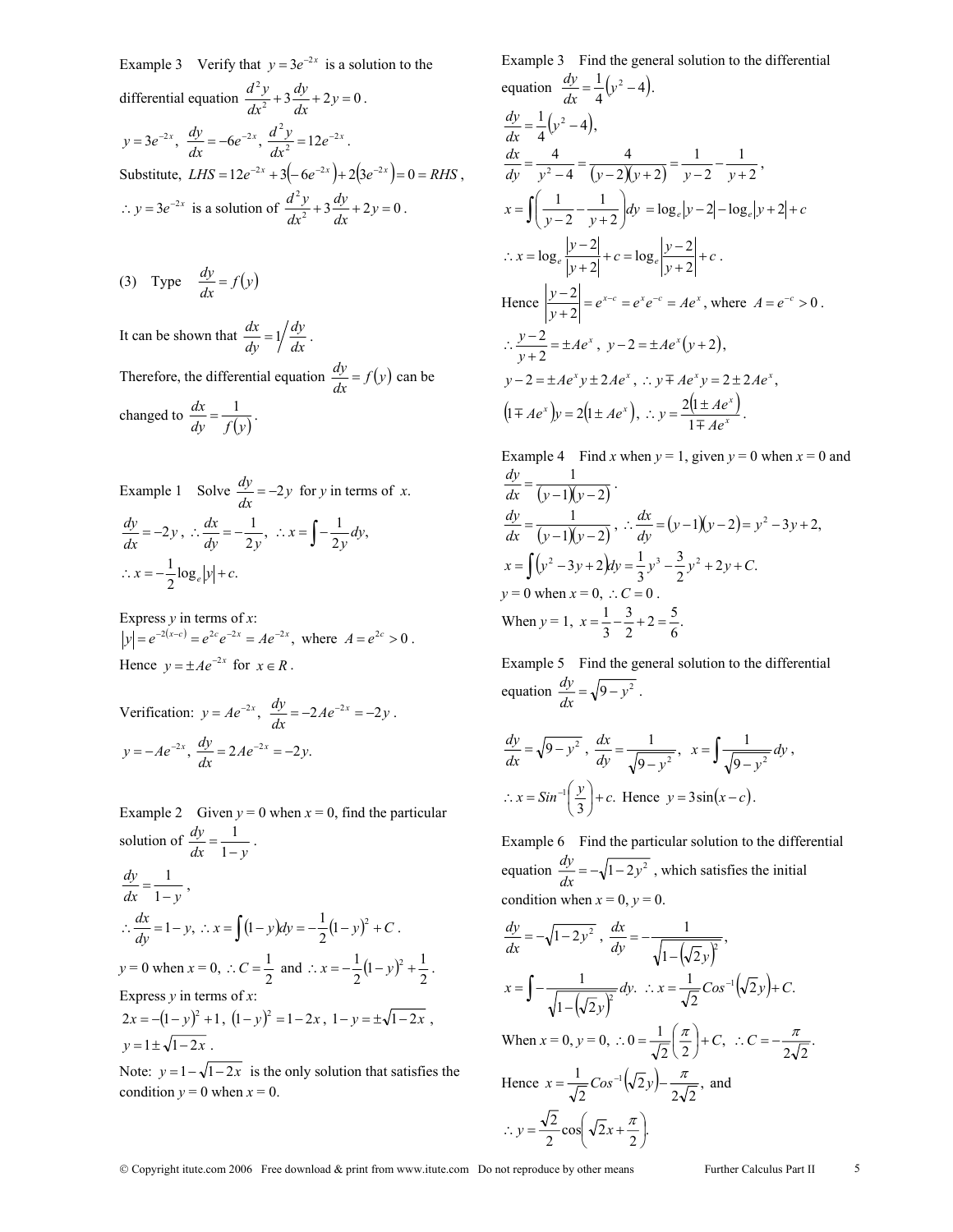Example 7 Find the general solution to the differential equation  $\frac{dy}{dx} = \cos^2 2y$ .  $\frac{dy}{dx} = \cos^2 2y$ ,  $\frac{dx}{dy} = \frac{1}{\cos^2 2y} = \sec^2 2y$ , ∴  $x = \int \sec^2 2y dy = \frac{1}{2} \tan 2y + c$ , ∴tan  $2y = 2(x - c)$ . Hence  $y = \frac{1}{2} \tan^{-1} 2(x - c)$ .

**Numerical solution of**  $\frac{dy}{dx} = f(x)$  **using technology (analytic solution not required)**

Given  $\frac{dy}{dx} = f(x)$  with  $y = c$  when  $x = a$ , the numerical solution of  $\frac{dy}{dx} = f(x)$  when  $x = b$  is found by evaluating  $y = \int_a^b f(x) dx + c$  using graphics calculator.

Example 1 Find the value of *y* when  $x = 0.5$ , given  $\frac{dy}{dx} = \sin(x^2)$  where  $y = 2$  when  $x = 0$ .  $\frac{dy}{dx} = \sin(x^2),$ 

when  $x = 0.5$ ,  $y = \int_0^{0.5} \sin(x^2) dx + 2 = 0.0415 + 2 = 2.0415$ .

Example 2 Evaluate *Q* when  $t = 5$ , given  $\frac{dQ}{dt} = \log_e \left( \frac{10}{t} \right)$ and  $Q = 2$  when  $t = 1$ .

$$
\frac{dQ}{dt} = \log_e \left( \frac{10}{t} \right),
$$
  
when  $t = 1$ ,  $Q = \int_1^5 \log_e \left( \frac{10}{t} \right) dt + 2 = 5.163 + 2 = 7.163$ .

Example 3 Find the numerical solution to the differential equation  $\frac{dy}{dx} = Sin^{-1}(\frac{x}{2} - 1)$  $\frac{dy}{dx} = \sin^{-1}\left(\frac{x}{2} - 1\right)$  at  $x = 3$ , given  $y = 2$  when  $x = 2$ .

$$
\frac{dy}{dx} = Sin^{-1}\left(\frac{x}{2} - 1\right),
$$
  
when  $x = 3$ ,  $y = \int_2^3 Sin^{-1}\left(\frac{x}{2} - 1\right)dx + 2 \approx 0.256 + 2 = 2.256$ .

Example 4 Use graphics calculator to solve  $\frac{dx}{dt} = \sqrt{1 + t^2}$ for *x* when  $t = 1$ , given  $x = 5$  when  $t = 2$ .

$$
\frac{dx}{dt} = \sqrt{1+t^2},
$$
  
when  $t = 1$ ,  $x = \int_2^1 \sqrt{1+t^2} dt + 5 = -\int_1^2 \sqrt{1+t^2} dt + 5$   
= -1.810 + 5 = 3.190.

#### **Euler's method**

Euler's method is used to find an approximate numerical solution to a first order differential equation,  $\frac{dy}{dx} = F(x, y)$ , given  $y = y_0$  when  $x = x_0$ .

The procedure is to find approximate values of *y* at equally spaced *x*-coordinates,  $x_0$ ,  $x_1 = x_0 + h$ ,  $x_2 = x_1 + h$ , ……, where *h* is the spacing (or step size), using the linear approximation  $y_{n+1} \approx y_n + hF(x_n, y_n)$ .

The differential equation gives the slope at  $(x_n, y_n)$  as

$$
\frac{dy}{dx} = F(x_n, y_n).
$$



At 
$$
x_1
$$
,  $y_1 \approx y_0 + hF(x_0, y_0)$   
At  $x_2$ ,  $y_2 \approx y_1 + hF(x_1, y_1)$   
At  $x_3$ ,  $y_3 \approx y_2 + hF(x_2, y_2)$  etc.

Example 1 Use Euler's method with step size 0.1 to find an approximate solution to  $\frac{dy}{dx} = x + y$  when  $x = 0.3$ , given  $y = 1$  when  $x = 0$ .

$$
\frac{dy}{dx} = F(x, y) = x + y.
$$
  
At  $x = 0$ ,  $y = 1$ ,  $F(0,1) = 1$ .  
At  $x = 0.1$ ,  $y \approx 1 + 0.1 \times 1 = 1.1$ ,  $F(0.1,1.1) = 1.2$ .  
At  $x = 0.2$ ,  $y \approx 1.1 + 0.1 \times 1.2 = 1.22$ ,  $F(0.2,1.22) = 1.42$ .  
At  $x = 0.3$ ,  $y \approx 1.22 + 0.1 \times 1.42 = 1.362$ .

Example 2 Use Euler's method with step size 20 to find an approximate solution to  $\frac{dQ}{dt} = 2 - \frac{QQ}{1000 + t}$ *Q dt*  $\frac{dQ}{dt} = 2 - \frac{9Q}{1000 + t}$  at  $t = 60$ , given  $Q = 400$  at  $t = 0$ . (See example 5 page 8)

$$
\frac{dQ}{dt} = F(t,Q) = 2 - \frac{9Q}{1000 + t}.
$$
  
At  $t = 0$ ,  $Q = 400$ ,  $F(0,400) = -1.6$ .  
At  $t = 20$ ,  $Q = 400 - 20 \times 1.6 = 368$ ,  $F(20,368) = -1.247$ .  
At  $t = 40$ ,  $Q = 368 - 20 \times 1.247 = 343.1$ ,  $F(40,343.1) = -0.969$ .  
At  $t = 60$ ,  $Q = 343.1 - 20 \times 0.969 = 323.7$ .

Copyright itute.com 2006 Free download & print from www.itute.com Do not reproduce by other means Further Calculus Part II 6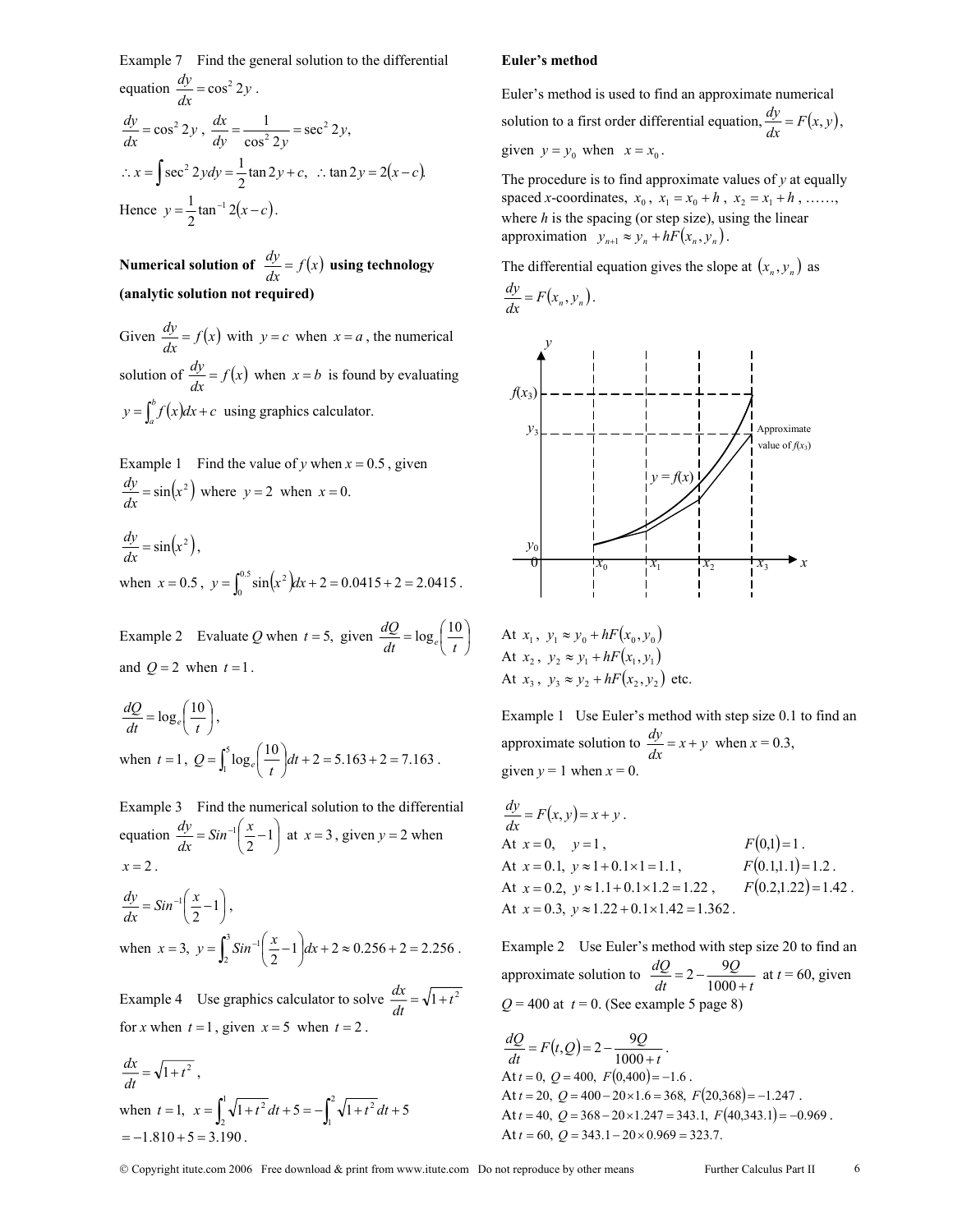#### **Setting up differential equations**

Example 1 A bacteria culture starts with 1500 bacteria. The population grows to 4500 after 2 hours. Assuming the culture grows at a rate proportional to its population, set up a differential equation for the population growth. Find (a) the constant of proportionality and (b) the population after 5 hours.

(a) Let 
$$
N > 0
$$
 be the population at time *t* hours, and  $\frac{dN}{dt}$  be

the rate of growth. Assume 
$$
\frac{dN}{dt} \propto N
$$
,  $\therefore \frac{dN}{dt} = kN$ , where k is the constant of proportionality (Note: k is a positive value

is the constant of proportionality. (Note: *k* is a positive value for growth; it is a negative value for decline or decay).

$$
\frac{dN}{dt} = kN, \quad \therefore \frac{dt}{dN} = \frac{1}{kN}, \quad \therefore t = \int \frac{1}{kN} dN = \frac{1}{k} \int \frac{1}{N} dN,
$$
\n
$$
\therefore kt = \int \frac{1}{N} dN = \log_e |N| + C = \log_e N + C.
$$

When  $t = 0$ ,  $N = 1500$ ,  $\therefore C = -\log_e 1500$ . Hence  $kt = \log_e N - \log_e 1500$ , or  $kt = \log_e \left(\frac{N}{1500}\right)$ .

When 
$$
t = 2
$$
,  $N = 4500$ ,  $\therefore k = \frac{1}{2} \log_e 3 = \log_e \sqrt{3}$ .  
\n $\therefore (\log_e \sqrt{3})^2 = \log_e \left(\frac{N}{1500}\right)$ . Hence  $N = 1500e^{t(\log_e \sqrt{3})}$ .

(b) When 
$$
t = 5
$$
,  $N = 1500e^{5(\log_e \sqrt{3})} = 1500(\sqrt{3})^5 \approx 23400$ .

Example 2 In radioactive decay, the rate of decay is proportional to the amount of sample remaining. The half life of radium-226 is 1600 years approximately, i.e. half of the sample remains after about 1600 years. The initial mass of a sample of radium-226 is 200 mg.

(a) Set up a differential equation for the amount remaining. (b) Find a formula for the amount remaining in terms of t years.

(c) Find the mass after 2000 years.

(d) When will the mass of radium-226 in the sample be 20 mg?

(a) Let *Q* mg be the remaining mass of radium-226 after *t* years, and  $\frac{dQ}{dt}$  be the rate of decay. Given  $\frac{dQ}{dt} \propto Q$ ,  $\therefore \frac{dQ}{dt} = kQ$ , where *k* is the proportionality constant.

(b) 
$$
\frac{dQ}{dt} = kQ
$$
,  $\therefore \frac{dt}{dQ} = \frac{1}{kQ}$ ,  $\therefore t = \int \frac{1}{kQ} dQ = \frac{1}{k} \int \frac{1}{Q} dQ$ ,  
 $\therefore kt = \int \frac{1}{Q} dQ = \log_e|Q| + C = \log_e Q + C$ .

When  $t = 0$ ,  $Q = 200$ ,  $\therefore C = -\log_e 200$ . Hence  $kt = \log_e Q - \log_e 200$ , or  $kt = \log_e \left(\frac{Q}{200}\right)$ .

When 
$$
t = 1600
$$
,  $Q = 100$ ,  $\therefore k = \frac{1}{1600} \log_e \frac{1}{2} \approx -0.0004332$ .  
\n $\therefore -0.0004332t = \log_e \left(\frac{Q}{200}\right)$  Hence  $Q = 200e^{-0.0004332t}$ .

(c) When  $t = 2000$ ,  $Q = 200e^{-0.0004332 \times 2000} = 84.09$ .

(d) Since 
$$
-0.0004332t = \log_e\left(\frac{Q}{200}\right)
$$
,  
\n $\therefore t = -\frac{1}{0.0004332} \log_e\left(\frac{Q}{200}\right)$ .  
\nWhen  $Q = 20$  mg,  $t = -\frac{1}{0.0004332} \log_e\left(\frac{20}{200}\right) \approx 5300$  yrs.

Example 3 The rate of cooling of an object is proportional to the difference in temperature between the object and its surroundings. This is known as Newton's law of cooling. Let the room temperature be maintained at  $20^{\circ}$ C and the object cools from 50 to 30 degrees in 15 minutes.

(a) Set up a differential equation for the temperature of the object.

(b) What was the temperature of the object 10 minutes after it was 50°C?

(c) When was it at  $25^{\circ}$ C?

 $t = 24.5$  minutes.

(a) Let  $T > 20^{\circ}$ C be the temperature of the object at time *t* minutes, and  $\frac{dT}{dt}$  be the rate of change in temperature. The difference in temperature between the object and its surroundings is  $\overline{T}$  − 20.

Given 
$$
\frac{dT}{dt} \propto (T - 20), \therefore \frac{dT}{dt} = k(T - 20).
$$

(b) 
$$
\frac{dT}{dt} = k(T-20), \therefore \frac{dt}{dT} = \frac{1}{k(T-20)}.
$$
  
\n
$$
\therefore t = \int \frac{1}{k(T-20)} dT = \frac{1}{k} \int \frac{1}{T-20} dT,
$$
  
\n
$$
\therefore kt = \int \frac{1}{T-20} dT = \log_e |T-20| + C = \log_e (T-20) + C.
$$
  
\nLet  $t = 0$  when  $T = 50$ ,  $\therefore C = -\log_e 30$ .  
\nHence  $kt = \log_e (T-20) - \log_e 30 = \log_e (\frac{T-20}{30})$ .  
\nAt  $t = 15$ ,  $T = 30$ ,  
\n $\therefore 15k = \log_e (\frac{1}{3}) = -\log_e 3$ ,  $\therefore k = -\frac{1}{15} \log_e 3 = -0.07324$ .  
\n $\therefore -0.07324t = \log_e (\frac{T-20}{30})$  or  $T = 30e^{-0.07324t} + 20$ .  
\nAt  $t = 10$ ,  $T = 30e^{-0.7324} + 20 = 34.4$  °C.  
\n(c) When  $T = 25$ ,  $-0.07324t = \log_e (\frac{25-20}{30})$ ,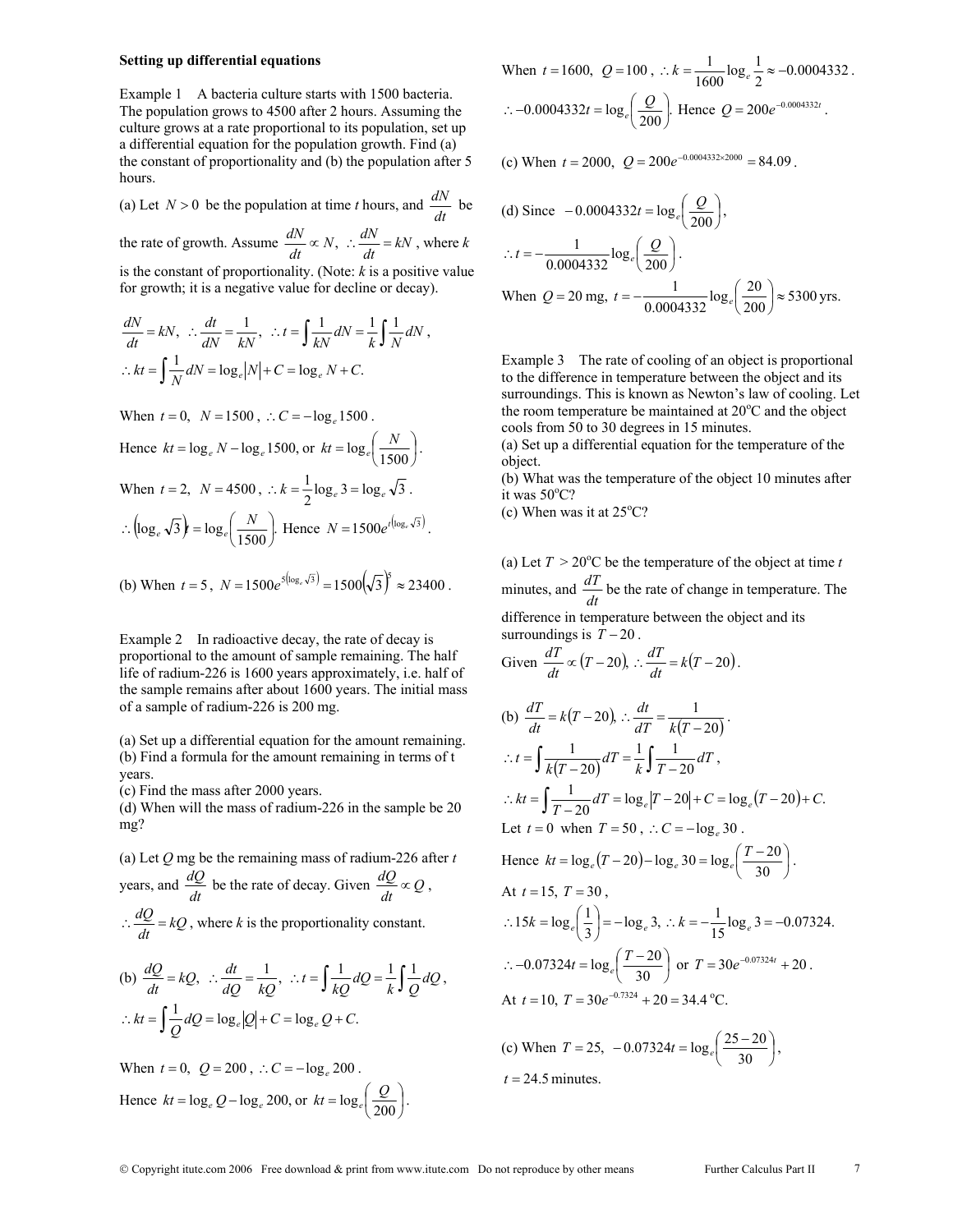Example 4 A tank contains 2000 L of brine with a concentration of 0.2 kg of salt per litre. Pure water is run into the tank at a rate of 20 L per minute. The mixture is stirred continuously and allowed to run out at the same rate. (a) Set up a differential equation for the amount of salt in the tank.

(b) How much salt will remain after half an hour? (c) At what time will the concentration be 0.1 kg of salt per litre?

(a) Let *Q* kg be the amount of salt in the tank at time *t* minutes, and  $\frac{dQ}{dt}$  be the rate of change in the amount of salt

in the tank.

 $\frac{dQ}{dt}$  = rate of inflow of salt – rate of outflow of salt.

Rate of inflow of salt

 $=$  concentration of solution (kg per L)  $\times$  rate of inflow of solution (L per min.)

 $= 0 \times 20 = 0$  kg per minute

The volume of solution in the tank remains constant at 2000 L because the volume of inflow equals the volume of outflow. At time *t* the amount of salt in the tank is *Q* kg,

$$
\therefore \text{ concentration} = \frac{Q}{2000} \text{ kg per L}
$$

Rate of outflow of salt

 $=$  concentration of solution (kg per L)  $\times$  rate of outflow of solution (L per min.)

$$
= \frac{Q}{2000} \times 20 = \frac{Q}{100} \text{ kg per minute.}
$$
  

$$
\therefore \frac{dQ}{dt} = 0 - \frac{Q}{100}, \text{ i.e. } \frac{dQ}{dt} = -\frac{Q}{100}.
$$

(b) 
$$
\therefore \frac{dt}{dQ} = -\frac{100}{Q}, \therefore t = \int \frac{-100}{Q} dQ = -100 \int \frac{1}{Q} dQ,
$$

$$
\therefore -0.01t = \int \frac{1}{Q} dQ = \log_e|Q| + C = \log_e Q + C.
$$
At  $t = 0$ ,  $Q =$  concentration  $\times$  volume =  $-0.2 \times 2000 - 4$ 

At  $t = 0$ ,  $Q =$  concentration  $\times$  volume  $= 0.2 \times 2000 = 400$  kg, ∴  $C = -\log_e 400$ . Hence  $-0.01t = \log_e Q - \log_e 400$ ,

$$
-0.01t = \log_e \left(\frac{Q}{400}\right), \therefore Q = 400e^{-0.01t}.
$$
  
At  $t = 30$ ,  $Q = 400e^{-0.01 \times 30} = 296$  kg.

(c) When the concentration is 
$$
0.1 \, \text{kg}
$$
 per L,

$$
Q = 0.1 \times 2000 = 200 \text{ kg}, \therefore -0.01t = \log_e \left( \frac{200}{400} \right),
$$

 $t = 69.3$  minutes.

Example 5 Repeat example 4, this time brine with a concentration of 0.1 kg of salt per litre is run into the tank (instead of pure water) at a rate of 20 L per minute, and the mixture runs out at 18 L per minute. Set up a differential equation for the amount of salt in the tank.

Let  $Q$  kg be the amount of salt in the tank at time  $t$  minutes,

and  $\frac{dQ}{dt}$  be the rate of change in the amount of salt in the tank.

$$
\frac{dQ}{dt}
$$
 = rate of inflow of salt – rate of outflow of salt.

Rate of inflow of salt

= concentration of solution (kg per L)  $\times$  rate of inflow of solution (L per min.)  $= 0.1 \times 20 = 2$  kg per minute

Since 20 L per min. of solution runs in and only 18 L per min. of the mixture runs out, the volume of solution in the tank increases by 2 L per min. After *t* minutes, the volume increases by 2*t* L. ∴total volume = 2000 + 2*t* L. Hence at

time *t*, the concentration = 
$$
\frac{Q}{2000 + 2t}
$$
 kg per L.

Rate of outflow of salt

 $=$  concentration of solution (kg per L)  $\times$  rate of outflow of solution (L per min.)

$$
= \frac{Q}{2000 - 2t} \times 18 = \frac{9Q}{1000 - t}
$$
 kg per minute  

$$
\therefore \frac{dQ}{dt} = 2 - \frac{9Q}{1000 - t}.
$$

#### **Setting up differential equation involving related rates**

Example 1 A spherical snowball is melting at a rate of  $r \text{ cm}^3 \text{ min}^{-1}$ . (a) Set up a differential equation for its radius *r* cm. (b) What is its radius after  $182\pi$  minutes if initially its radius is 10 cm?

(a) Let  $V \text{ cm}^3$  be the volume of the spherical snowball of radius *r* cm at time *t* minutes, and  $\frac{dV}{dt}$  be the rate of change of the volume.

The relationship between *V* and *r* is  $V = \frac{4}{3} \pi r^3$ .

$$
\therefore \frac{dV}{dt} = \frac{dV}{dr} \times \frac{dr}{dt} = \frac{d}{dr} \left(\frac{4}{3}\pi r^3\right) \frac{dr}{dt}.
$$
 Hence  $-r = 4\pi r^2 \frac{dr}{dt}$   
and  $\therefore \frac{dr}{dt} = -\frac{1}{4\pi r}.$ 

(b)  $\therefore \frac{dt}{dr} = -4\pi r, t = \int -4\pi r dr = -2\pi r^2 + C$ . Given  $r = 10$  when  $t = 0$ ,  $\therefore C = 200\pi$ . Hence  $t = -2\pi r^2 + 200\pi$ . When  $t = 180\pi$ ,  $2\pi r^2 = 20\pi$ ,  $\therefore r = \sqrt{10}$ .